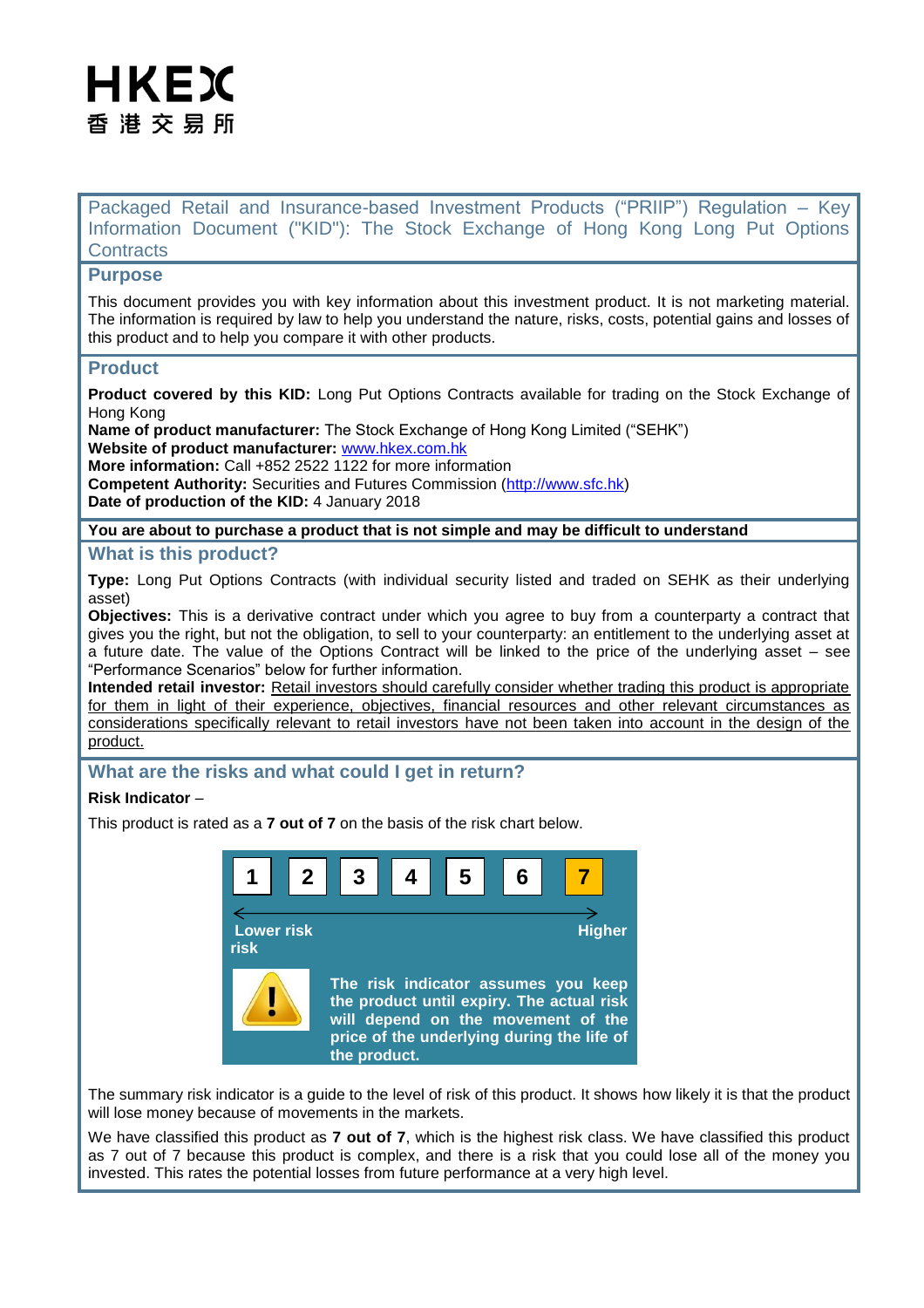

**Transactions in Options Contracts carry a high degree of risk. You should calculate the extent to which the value of the Long Put Options Contracts you purchased must increase for your position to become profitable, taking into account the premium and all transaction costs payable. If your Long Put Options Contracts expire worthless, you will suffer a total loss of your investment which will include the option premium and transaction costs. If you are contemplating purchasing deep-out-of-the-money Put Options Contracts, you should be aware that the chance of such options becoming profitable ordinarily is remote.**

#### **Performance Scenarios –**

The graph assumes a long put position with a strike price of HKD \$100 has been bought for HKD \$10.

The graph presented gives a range of possible outcomes and is not an exact indication of what you might get back. What you get will vary depending on how the underlying will develop. For each value of the underlying, the graph shows what the profit or loss of the product would be. The horizontal axis shows the various possible prices of the underlying value on the expiry date and the vertical axis shows the profit or loss.

Buying this product (i.e. buying a put option) means that you think the underlying price may decrease.

Your maximum loss under the product would depend on the movement of the price of the underlying asset and could be your total investment if the product expires worthless.

The figures shown include all the costs of the product itself, but do not include any transactional costs that you pay to your broker. The figures do not take into account your personal tax situation, which may also affect how much you get back.

The graph below illustrates how your investment could perform. You can compare it with the payoff graphs of other derivatives.